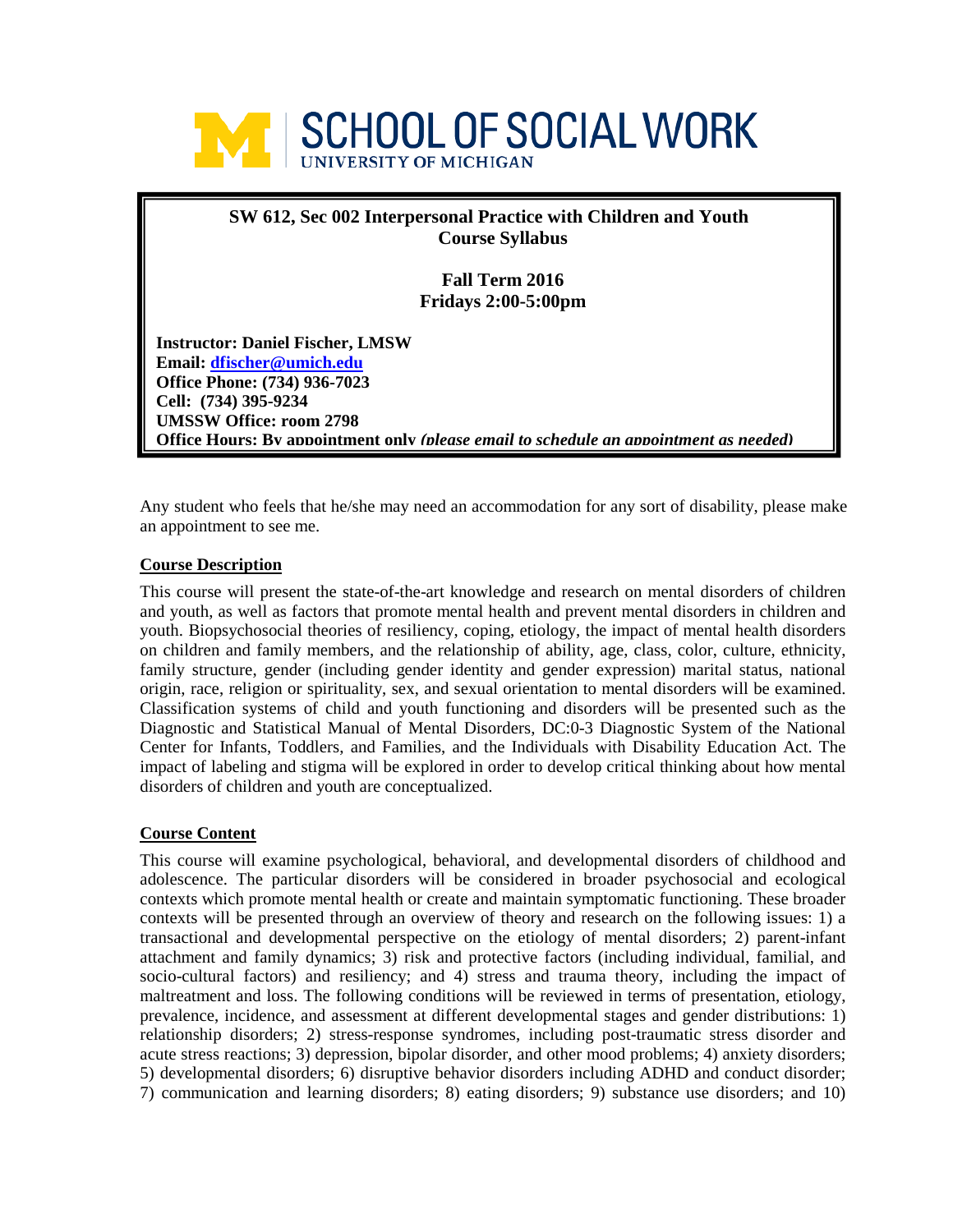childhood schizophrenia and other psychotic disorders. Attention will be given to the analysis and assessment of strengths and adaptive functions that may coexist with disorders, as well as to issues in defining mental health and mental disorders in cultural terms. Evidence-based interventions of a psychosocial and pharmacological nature will be reviewed across each of the mental health problems identified above.

# **Course Objectives**

Upon completion of the course, students will be able to: 1. Identify factors influencing the development, natural history, expression, and outcomes of mental health and mental disorders of children and youth at the individual, familial, cultural/ethnic, and social levels. (Practice Behaviors 4.IP, 4.SPE, 4.CO, 4.MHS, 7.IP, 7.SPE, 7.CO, 7.MHS) 2. Describe the transactional processes among the above factors which influence the etiology and maintenance of mental disorders. (Practice Behaviors 7.IP, 7.SPE, 7.CO, 7.MHS) 3. Describe and critique classification systems of mental disorders of children and adolescents, particularly the Diagnostic and Statistical Manual of Mental Disorders (DSM) and Individuals with Disability Education Act (IDEA). (Practice Behaviors 7.IP, 7.SPE, 7.CO, 7.MHS) 4. Identify and differentiate a number of disorders of children and adolescents and apply them to the evaluation of clients. (Practice Behaviors 7.IP, 7.SPE, 7.CO, 7.MHS) 5. Demonstrate knowledge of comprehensive and systemic assessments and evaluations of children and youth. (Practice Behaviors 5.IP, 5.SPE, 5.CO, 5.MHS, 7.IP, 7.SPE, 7.CO, 7.MHS) 6. Demonstrate empathic appreciation of the client's experience of disorders from the perspective of the client's inner world. (Practice Behaviors 7.IP, 7.SPE, 7.CO, 7.MHS) 7. Demonstrate an understanding of the impact of the child's or adolescent's difficulties on parents and other family members. (Practice Behaviors 2.IP, 2.SPE, 2.CO, 2.MHS) 8. Discuss common value and ethical concerns related to mental health and mental disorders of children and youth. (Practice Behaviors 7.IP, 7.SPE, 7.CO, 7.MHS) 9. Demonstrate knowledge of important developmental, structural, and contextual theories, research findings, and core concepts related to normative development of children and youth and the development of mental health problems. (Practice Behaviors 7.IP, 7.SPE, 7.CO, 7.MHS)

# **Course Design & Format**

The objectives of the course will be pursued through readings, lectures, discussions, demonstrations, case studies and presentations, videos, and guest lectures. There will be three in-class closed book examinations of short essay format. There will also be one short open book take home quiz. Students are expected to attend all classes, participate in class discussion and practice vignettes.

# **Course Requirements and Grading Rubric**

| • In-class examination #1 $(10/7/16)$                             | 60 points |
|-------------------------------------------------------------------|-----------|
| • In-class examination #2 $(11/4/16)$                             | 60 points |
| • In-class examination #3 $(12/16/16)$                            | 60 points |
| • Class attendance, participation and clinical practice vignettes | 20 points |

**In-class Examinations:** The examinations will be based on a review of clinical vignettes. Using the vignettes, students will be asked to answer a 3 part question for each vignette as follows:

- Make a DSM -5 (5 points)
- List criteria for diagnosis and provide information from the vignette that meets the criteria (10 points)
- List best practice intervention options as described in class and in readings (5 points)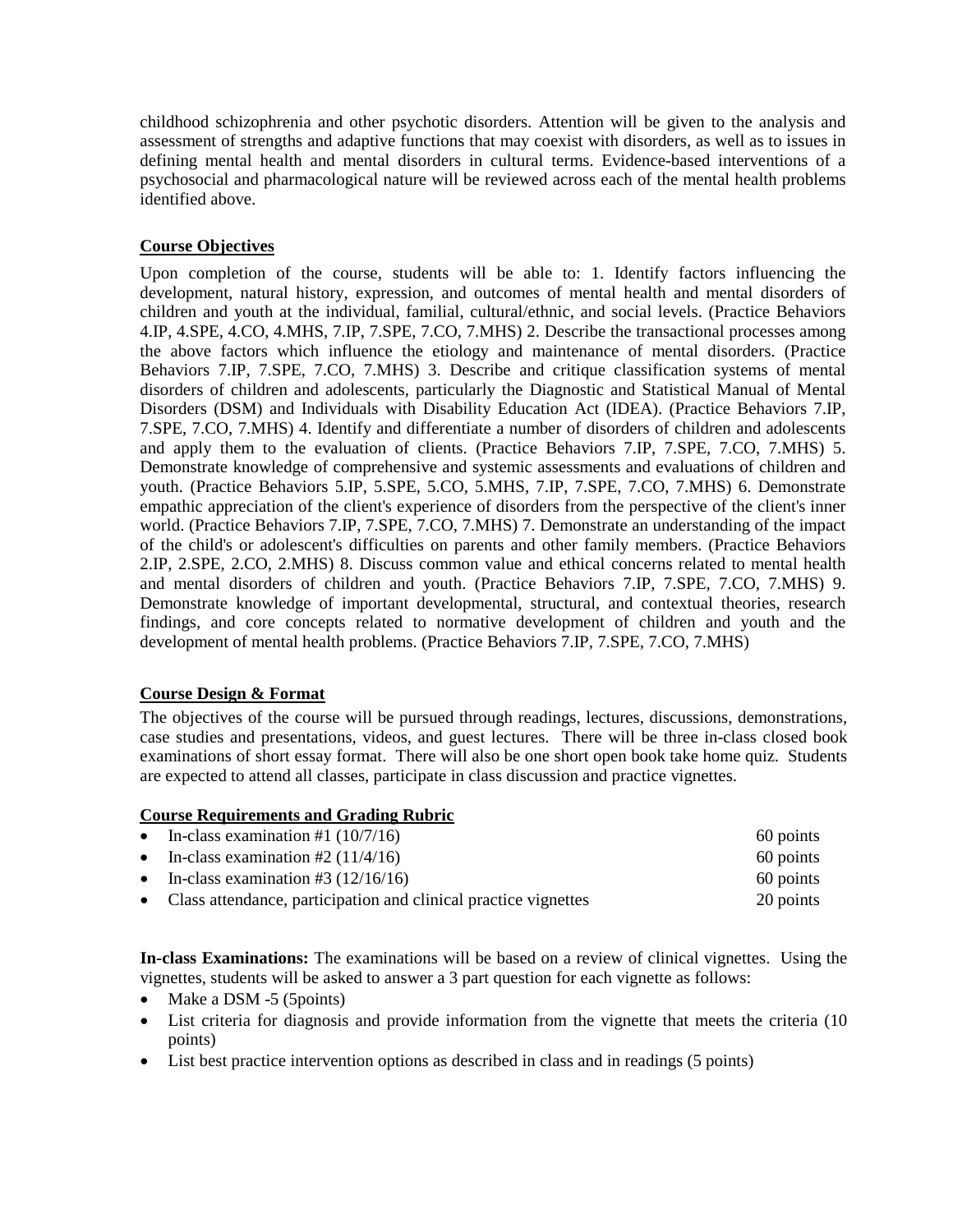Examinations are not cumulative and will take place in-class. Each exam will have 3 clinical vignettes and the possibility to earn 60 points total. Each clinical vignette is worth 20 points.

### **Class Attendance and Participation, and Clinical Practice Vignettes/Experiences– weekly in-class (20 points)**

Attendance is a requirement. Your grade will be affected negatively if you miss more than one class or any classes without communication with the instructor.

Participation does not mean you need to talk a lot in class. It is more about bringing a positive learning attitude to the class and being present for each session. Each of us participates differently, and I will strive to honor that diversity among us.

You will be required to engage in in-class exercises and discussions that focus on clinical vignettes and skill practice and integrative learning related to the lectures and course readings.

*Incompletes:* Incompletes are given only when it can be demonstrated that it would be unfair to hold the student to the stated time limits of the course. The student must formally request an incomplete from the instructor prior to the final week of classes.

#### **Students in Need of Accommodations**

If you have a documented disability or condition that may interfere with your participation in this course, please schedule a private appointment with me as soon as possible to discuss accommodations for your specific needs. This information will be kept strictly confidential. For more information and resources, please contact the Services for Students with Disabilities office at G664 Haven Hall, (734) 763-3000. Also, if religious observances conflict with class attendance or due dates for assignments, please notify me so we can discuss appropriate arrangements.

#### **Student Mental Health and Wellbeing**

University of Michigan is committed to advancing the mental health and wellbeing of its students. If you or someone you know is feeling overwhelmed, depressed, and/or in need of support, services are available. For help, contact *Counseling and Psychological Services (CAPS)* at (734) 764-8312 and *[https://caps.umich.edu](https://caps.umich.edu/)* during and after hours, on weekends and holidays, or through its counselors physically located in schools on both North and Central Campus. You may also consult *University Health Services (UHS)* at (734) 764-8320 and *<https://www.uhs.umich.edu/mentalhealthsvcs>* or for alcohol or drug concerns see *[www.uhs.umich.edu/aodresources](http://www.uhs.umich.edu/aodresources)* . For a listing of other mental health resources available on and off campus, visit [http://umich.edu/~mhealth/](http://umich.edu/%7Emhealth/) .

#### **Theme Relation to Multiculturalism & Diversity**

Multiculturalism and Diversity will be addressed through discussion of incidence and prevalence of child and adolescent mental disorders, as related to persons differing in ability, age, class, color, culture, ethnicity, family structure, gender (including gender identity and gender expression), marital status, national origin, race, religion or spirituality, sex, and sexual orientation, health status, and SES.

# **Theme Relation to Social Justice**

Social Justice and Social Change will be addressed through discussion of the misapplication of mental health diagnoses based on race, class, and gender bias, and the potential impact of poverty, discrimination, and disenfranchisement on the development of mental disorders and disorders of parenting.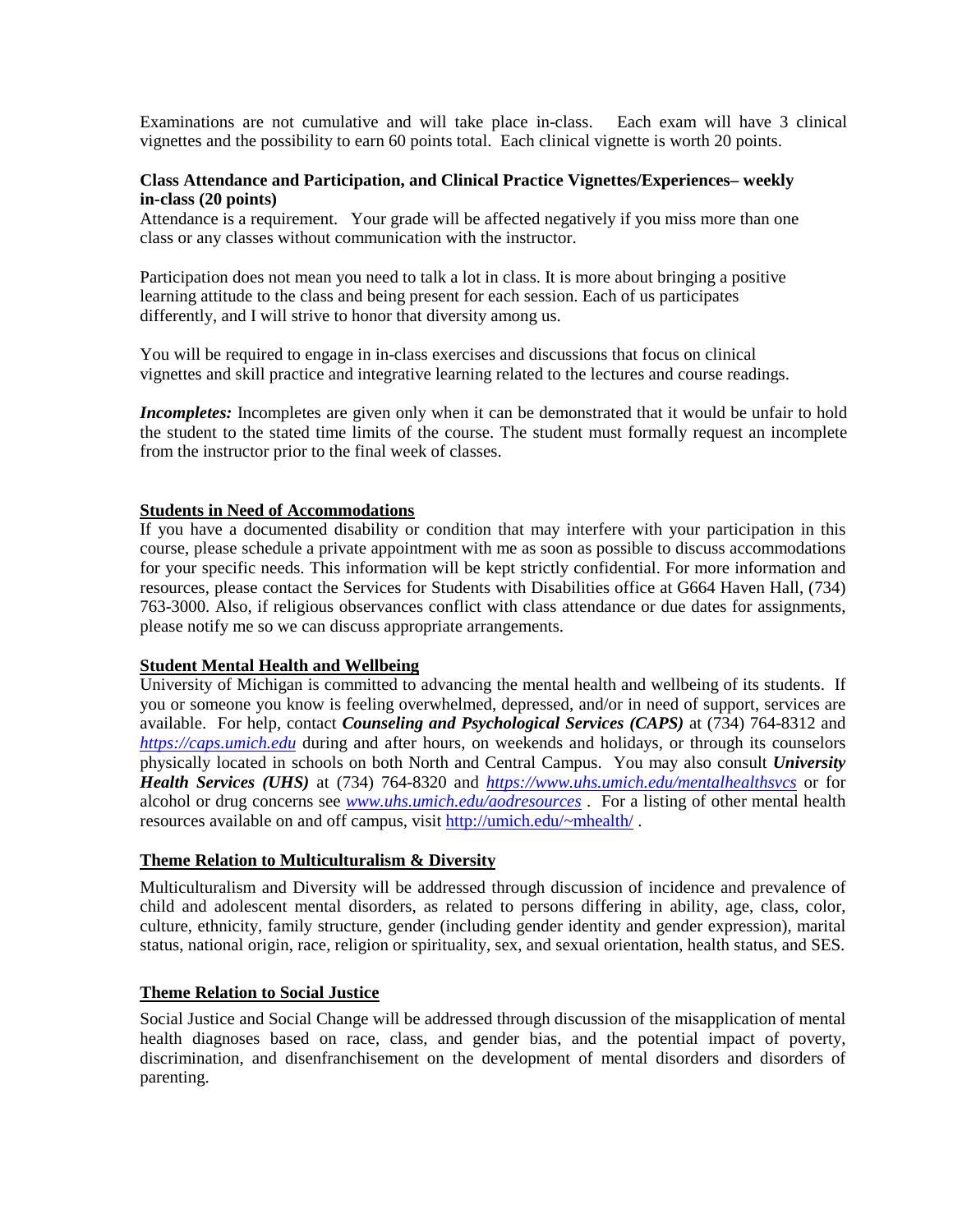# **Theme Relation to Promotion, Prevention, Treatment & Rehabilitation**

Promotion, Prevention, Treatment, and Rehabilitation will be addressed through discussion of protective factors which promote resiliency and positive adaptation.

# **Theme Relation to Behavioral and Social Science Research**

Behavioral and Social Science Research will inform the entire content of this course, which will draw especially on current research in the following areas: developmental psychopathology, attachment, risk, resiliency and coping, trauma and maltreatment, and studies of particular disorders.

# **Relationship of the Course to Social Work Ethics and Values**

Ethical and value issues related to all course topics will be identified and discussed. Examples of these include: how views of the rights of children affect our understanding of child mental health, how societal values regarding child development affect judgments we make about the mental health of children, how the use social workers make of DSM-IV can bias judgments of child mental health, what the value issues are in paying attention to the child's inner world, and how cultural and gender biases also affect professional views of child mental health. Issues related to person-centered mental health practice, client self-determination, confidentiality, dignity, HIPPA, duty to warn, and associated legal, ethical, and value concerns will also be addressed, particularly as they pertain to client services and intervention with youth with mental health problems.

# **Intensive Focus on Privilege, Oppression, Diversity, and Social Justice (PODS)**

This course integrates PODS content and skills with a special emphasis on the identification of theories, practice, and/or policies that promote social justice, illuminate social injustices and are consistent with scientific and professional knowledge. Through the use of a variety of instructional methods, this course will support students developing a vision of social justice, learn to recognize and reduce mechanisms that support oppression and injustice, work toward social justice processes, apply intersectionality and intercultural frameworks and strengthen critical consciousness, self-knowledge and self-awareness to facilitate PODS learning.

# **Safety & Emergency Preparedness**

In the event of an emergency, dial 9-1-1 from any cell phone or campus phone.

All University of Michigan students, faculty and staff are required to familiarize themselves with emergency procedures and protocols for both inside and outside of the classroom. In the event of possible building closure (i.e. severe weather conditions, public health notices, etc.) you may contact (734)764-SSWB(7793) for up-to-date School closure information.

Be Prepared. Familiarize yourself with the emergency card posted next to the phone in every classroom/meeting room. Review the information on the emergency evacuation sign (located nearest the door) and locate at least (2) emergency exits nearest the classroom.

If you are concerned about your ability to exit the building in the case of an emergency, contact the Office of Student Services and/or email [ssw-ADAcompliance@umich.edu.](mailto:ssw-ADAcompliance@umich.edu) Office of Student Services School of Social Work | Room 1748 [734-936-0961](tel:734-936-0961)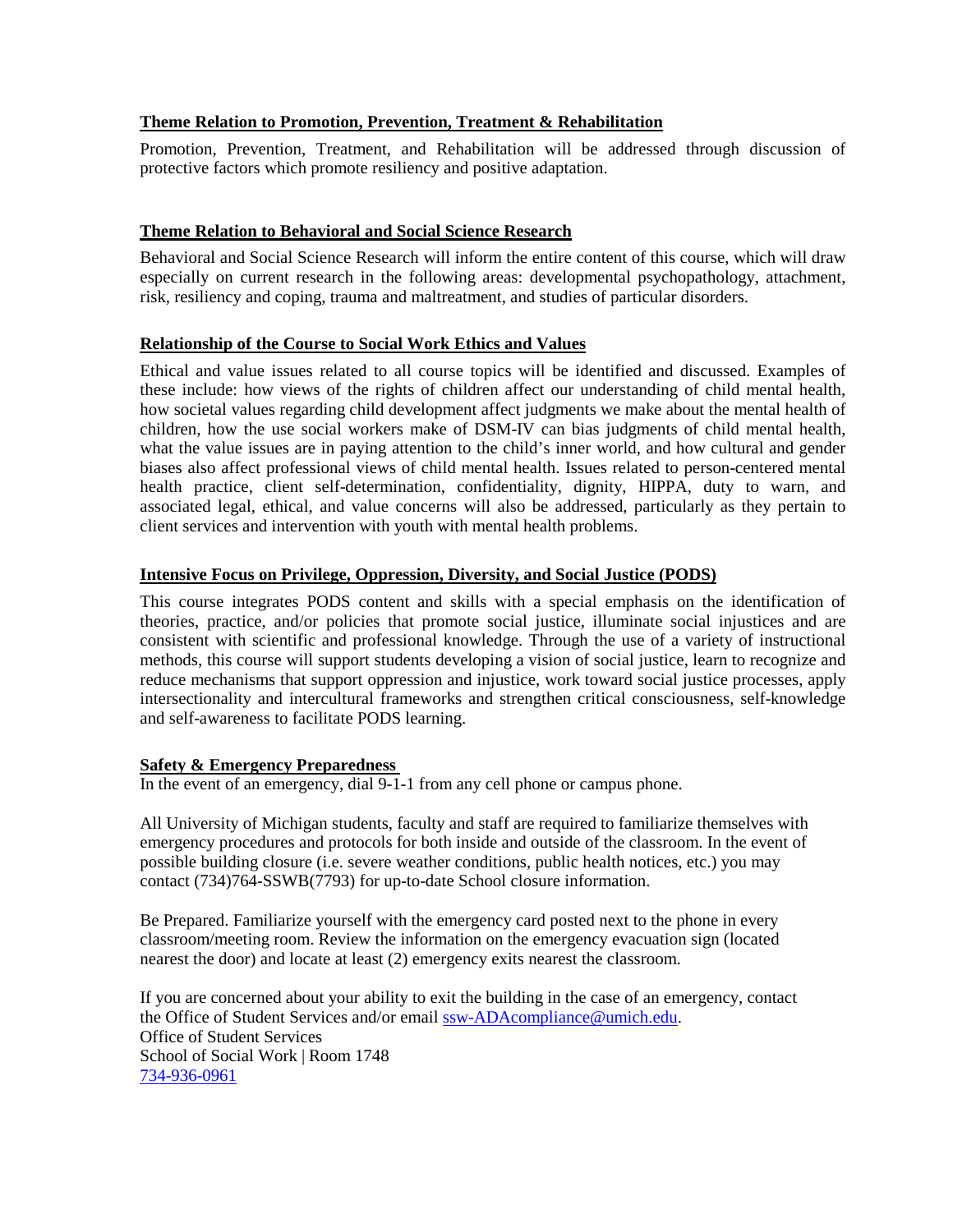For more information view the annual Campus Safety Statement at [http://www.dpss.umich.edu/.](http://www.dpss.umich.edu/)

Register for UM Emergency Alerts at [http://www.dpss.umich.edu/emergency](http://www.dpss.umich.edu/emergency-management/alert/)[management/alert/.](http://www.dpss.umich.edu/emergency-management/alert/)

**COURSE SCHEDULE, TOPICS AND REQUIRED READING ASSIGNMENTS** 

REQUIRED TEXT:American Psychiatric Association (2013). *Diagnostic and Statistical Manual of Mental Disorders,* Fifth Edition. Washington, DC, American Psychiatric Association.

• Here is a link to the DSM-5 online: <http://dsm.psychiatryonline.org/book.aspx?bookid=556>

DSM-5 online supplemental information can be found at <http://www.psychiatry.org/dsm5>

The SSW library also has a subscription to the DSM-IV through Stat!Ref. You can access it on-line with the following link (if off campus you will have to authenticate with your UM-uniquename to get in): <http://searchtools.lib.umich.edu/V/?func=native-link&Resource=UMI03044>

The DSM-5 Casebook can also be found at <http://dsm.psychiatryonline.org/doi/book/10.1176/appi.books.9781585624836>

Additional required and recommended readings will be on electronic reserve in Canvas for this class section.

# **COURSE SCHEDULE**

# **SESSION 1 – SEPTEMBER 9, 2016 Social Work Practice, Assessment and Use of the DSM 5**

- DSM-5, (pp. 5-17) and DSM-5, (pp. 19-25).
- Mash, E.J. & Hunsley, J. (2005). Special section: Developing guidelines for the evidencedbased assessment of child and adolescent disorders. *Journal of Clinical Child and Adolescent Psychology, 34*, 362-379.
- Copeland, WE, Adair, CE, Smetanin, P, Stiff, D, Briante, C, Colman, I, Fergusson, D, Horwood, J, Poulton, R, Costello, EJ, & Angold, A. (2013). Diagnostic transitions from childhood to adolescence to early adulthood. *Journal of Child Psychology and Psychiatry, 54,* 791-799.

# **SESSION 2 - SEPTEMER 16, 2016**

**Anxiety Disorders in Children and Youth (specific phobias, separation anxiety disorder)**

• DSM-5, (pp. 189-202).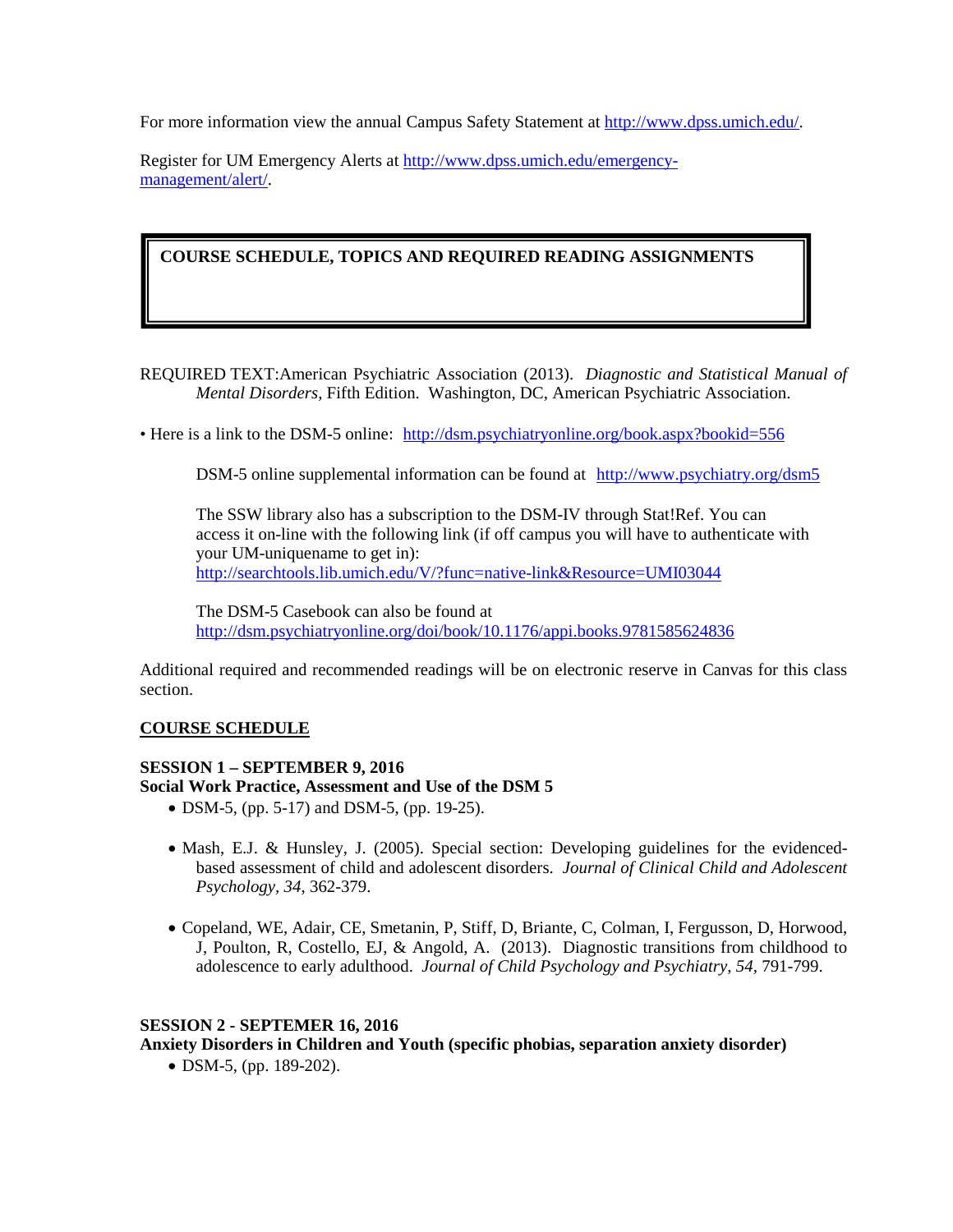- Gordon-Hollingsworth, A. T., Becker, E. M., Ginsburg, G. S., Keeton, C., Compton, S. N., Birmaher, B. B., ... & Suveg, C. M. (2015). Anxiety Disorders in Caucasian and African American Children: A Comparison of Clinical Characteristics, Treatment Process Variables, and Treatment Outcomes. *Child Psychiatry & Human Development*, *46*(5), 643-655.
- Schleider, J. L., Ginsburg, G. S., Keeton, C. P., Weisz, J. R., Birmaher, B., Kendall, P. C., ... & Walkup, J. T. (2015). Parental Psychopathology and Treatment Outcome for Anxious Youth: Roles of Family Functioning and Caregiver Strain. *Journal of Consulting and Clinical Psychology, Vol 83(1),* 213-22
- Dougherty, LR, Tolep, MR, Bufferd, SJ, Olino, TM, Dyson, M, Traditi, J, Rose, S, Carlson, JA, & Klein, DN. (2013). Preschool anxiety disorders: comprehensive assessment of clinical, demographic, familial, and life stress correlates. *Journal of Clinical Child & Adolescent Psychology, 42:5*, 577-589.

#### **SESSION 3 – SEPTEMBER 23, 2016**

**Anxiety Disorders in Children and Youth (generalized anxiety disorder, social anxiety disorder, panic disorder) (guest presenter, young adult with childhood diagnosis of an anxiety disorder)**

- DSM-5, (pp. 202-225).
- Holly, L. E., Little, M., Pina, A. A., & Caterino, L. C. (2015). Assessment of anxiety symptoms in school children: a cross-sex and ethnic examination. *Journal of abnormal child psychology*, *43*(2), 297-309.
- Gere, M.k., Villabo, M.A., Torgerson, S., & Kendall, P.C. (2012). Overprotective parenting and child anxiety: The role of co-occurring child behavior problems. *Journal of Anxiety Disorders, 26*, 642-649.
- Borelli, J. L., Rasmussen, H. F., John, H. K. S., West, J. L., & Piacentini, J. C. (2014). Parental reactivity and the link between parent and child anxiety symptoms. *Journal of Child and Family Studies*, 1-15.

#### **SESSION 4 – SEPTEMBER 30, 2016**

#### **Obsessive-Compulsive Disorder, practice vignettes and exam review**

- DSM-5 (pp.235-242)
- Geller, DA & March, JA. (2012). Practice parameter for the assessment and treatment of children and adolescents with obsessive-compulsive disorder. *Journal of the American Academy of Child & Adolescent Psychiatry, 51*, 98-113.
- Storch, E.A., Larson, M.J., Muroff, J., Caporino, N., Geller, D., Reid, J.M., Morgan, J., Jordan, P., & Murphy, T.K. (2010). Predictors of functional impairment in pediatric obsessivecompulsive disorder. *Journal of Anxiety Disorders, 24*, 275-283.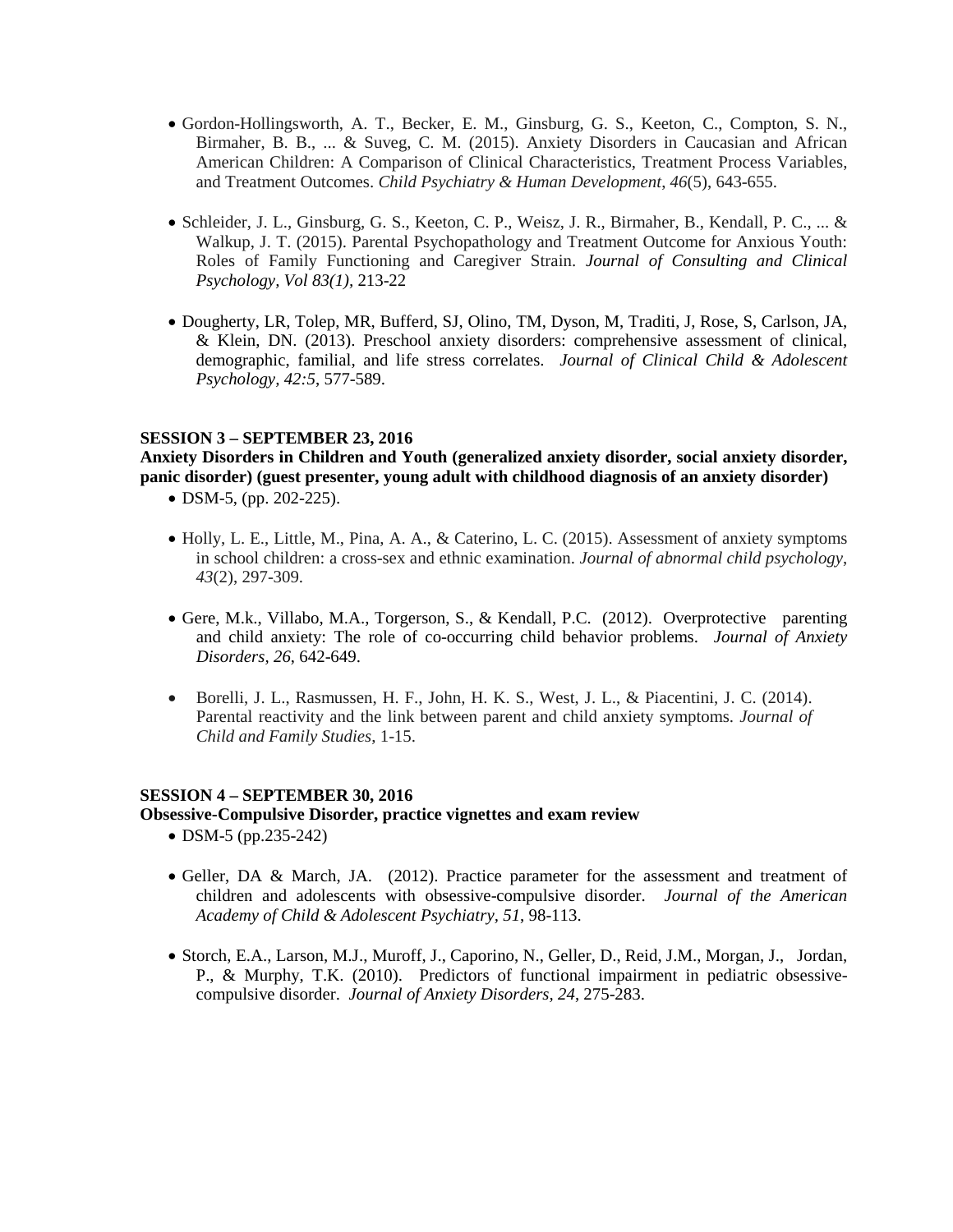# **SESSION 5 – OCTOBER 7, 2016**

#### *In-class Examination #1* **and Tic Disorders**

- DSM-5 (pp.81-85).
- Knight, T., Steeves, T., Day, L., Lowerison, M. Jette, N., & Pringsheim, T. (2012). Prevalence of tic disorders: a systematic review and meta-analysis. *Pediatric Neurology, 47*, 77-90.
- Leckman, J., King, R., Bloch, M. (2014). Clinical features of Tourette syndrome and tic disorders *. Journal of Obsessive-Compulsive and Related Disorders*, 3, 372-379,

# **SESSION 6 – OCTOBER 14, 2016**

# **Attention Deficit Hyperactivity Disorder, practice vignettes**

- DSM-5, (pp. 59-66).
- dosReis, S., Barksdale, C.L., Sherman, A,., Maloney, K., & Charach, A. (2010). Stigmatizing experiences of parents with children with a new diagnosis of ADHD. *Psychiatric Services, 61*, 811-816.
- Morgan, P.L., Staff, J., Hillemeier, M.M., Farkas, G., & Maczuga, S. (2013). Racial and ethnics disparities in ADHD diagnosis from kindergarten to eighth grade. *Pediatrics, 32*, 85-93.

# **SESSION 7 – OCTOBER 21, 2016**

# **Disruptive Behavior Disorders, practice vignettes**

- DSM-5, (pp. 461-476)
- Dougherty, LR, Tolep, MR, Smith VC, & Rose, S. (2013). Early exposure to parental depression and parenting: associations with young offspring's stress physiology and oppositional behavior. *Journal of Abnormal Child Psychology, 41*, 1299-1310.
- Yasui, M. 7 Dishion, T. (2007). The ethnic context of child and adolescent problem behavior: Implications for child and family interventions. Clinical Child and Family Psychology, 10, 137-178.

# **SESSION 8 – OCTOBER 28, 2016**

# **Childhood Trauma, Abuse & Neglect (PTSD) and Gender Dysphoria**

- DSM-5, (pp. 265-290) and (pp. 451-459).
- Martinez, JI, Gudino, OG, & Lau, AS. (2013). Problem-specific racial/ethnic disparities in pathways from maltreatment exposure to specialty mental health service use for youth in child welfare. *Child Maltreatment,* 1-10.
- Layne, CM, Strand, V, Popescu, M, Kaplow, JB, Abramovitz, R, Stuber, M, Amaya-Jackson, L, Ross, L, & Pynoos, RS. (2014).Using the core curriculum on childhood trauma to strengthen clinical knowledge in evidenced-based practitioners. *Journal of Clinical Child & Adolescent Psychology, 43*, 286-300.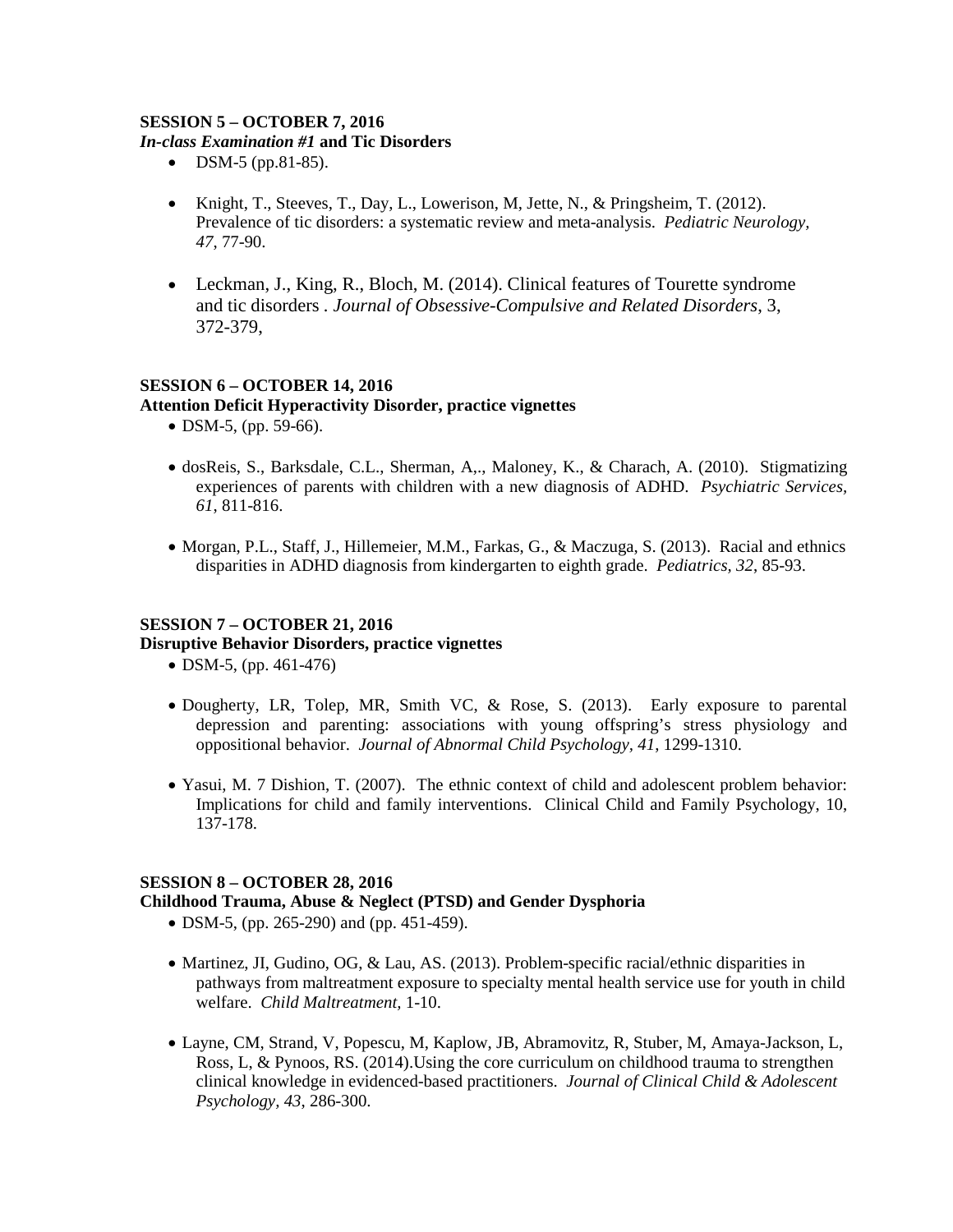• Greeson, JKP, Briggs, EC, Layne, CM, Belcher, HME, Ostrowski, SA, Kim, S, Lee, RC, Vivrette, RL, Pynoos, RS, & Fairbank, JA. (2013). Traumatic childhood experiences in the 21st century: broadening and building on the ACE studies with data from the national childhood stress network. *Journal of Interpersonal Violence*, 1-21.

#### **SESSION 9 – NOVEMBER 4, 2016**

#### *In-class Examination #2* **and Autism Spectrum Disorders**

• DSM-5, (pp. 50-59).

#### **SESSION 10 – NOVEMBER 11, 2016**

#### **Autism Spectrum Disorders (guest presenter parent of a child with ASD)**

- Ennis-Cole, D, Durodoye, DA, & Harris, HL. (2013). The impact of culture on autism diagnosis and treatment: considerations for counselors and other professionals. *The Family Journal Counseling for Couples and Families, 21*, 279-287.
- Lord, C. & Bishop, S.L. (2010). Autism spectrum disorders diagnosis, prevalence, and services for children and families. *Social Policy Report , 24*, 1-27.

#### **SESSION 11 – NOVEMBER 18, 2016**

#### **Eating Disorders and Individuals with Disabilities Education Act (IDEA)**

- DSM-5, (pp. 329-354).
- Herpertz-Dahlmann, B. (2008). Adolescents eating disorders: Definitions, symptomatology, epidemiology and comorbidity. *Child & Adolescent Psychiatric Clinics of North America, 18*, 31-47.
- Aron, L., & Loprest, P. (2012). Disability and the education system. *The future of Children*, *22*(1), 97-122.
- Irwin, M. K., & Elam, M. (2011). Are We Leaving Children with Chronic Illness Behind? *Physical Disabilities: Education and Related Services*, *30*(2), 67-80.
- Gray, P., & Norwich, B. (2014). An overview of issues emerging as the policy context changes. *Journal of Research in Special Educational Needs*, *14*(2), 122-127

# **NOVEMBER 25, 2016 THANKSGIVING BREAK**

# **SESSION 12 – DECEMBER 2, 2016**

**Depression and Bipolar Disorders**

- DSM-5, DSM-5, (pp.155-188) and (pp. 123-154)
- Bufferd, SJ, Dougherty, LR, Olino, TM, Dyson, MW, Laptook, RS, Carlson, GA, & Klein, DN. (2014). Predictors of onset in depression of young children: a multi-method, multi-informant longitudinal study from ages 3 to 6. Journal of Child Psycholoy & Psychiatry, 10, 1-9.